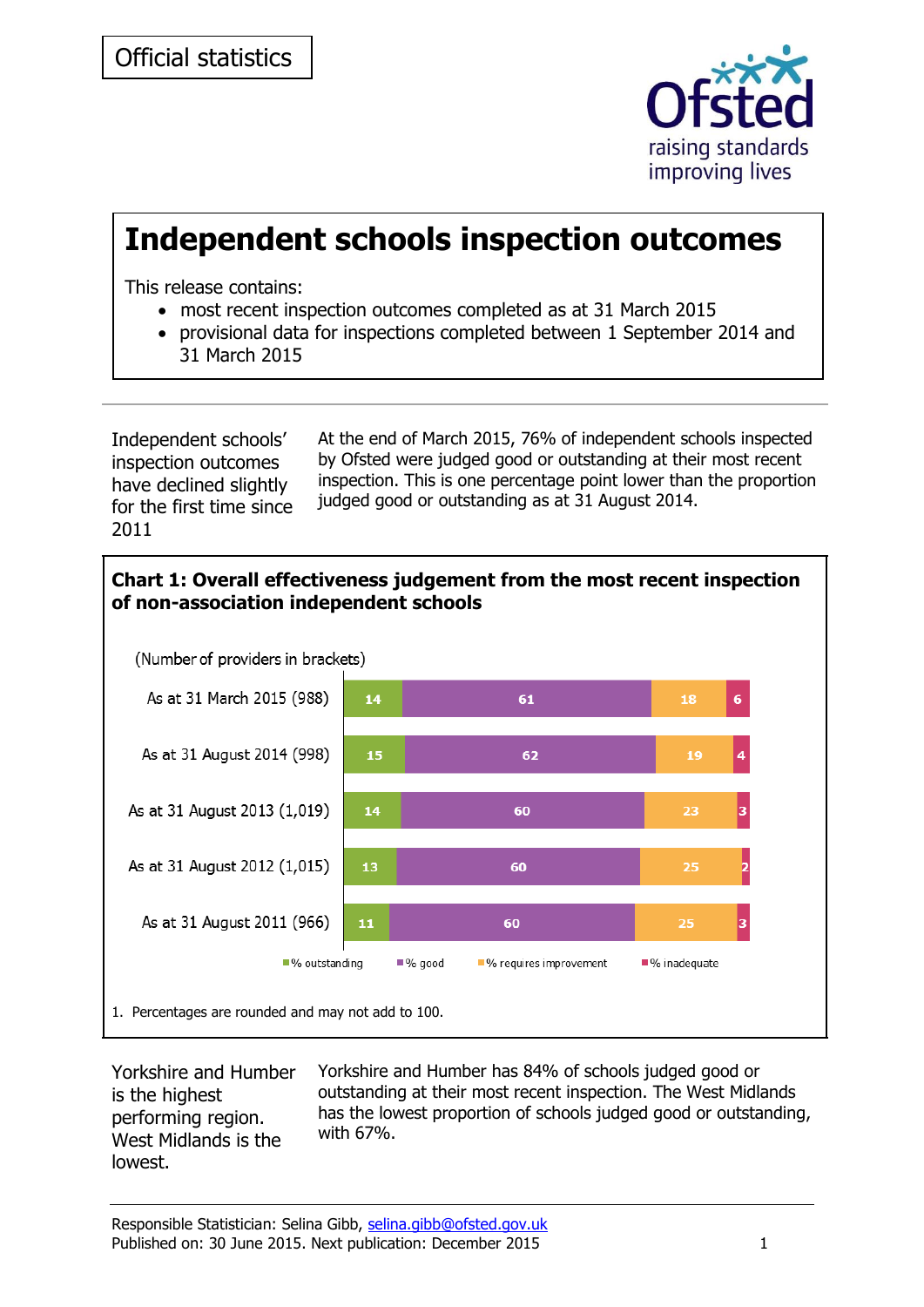

# **Contents**

# **Acknowledgements**

Thanks to the following for their contribution to this statistical release: Joe Morrish and Nathan Hook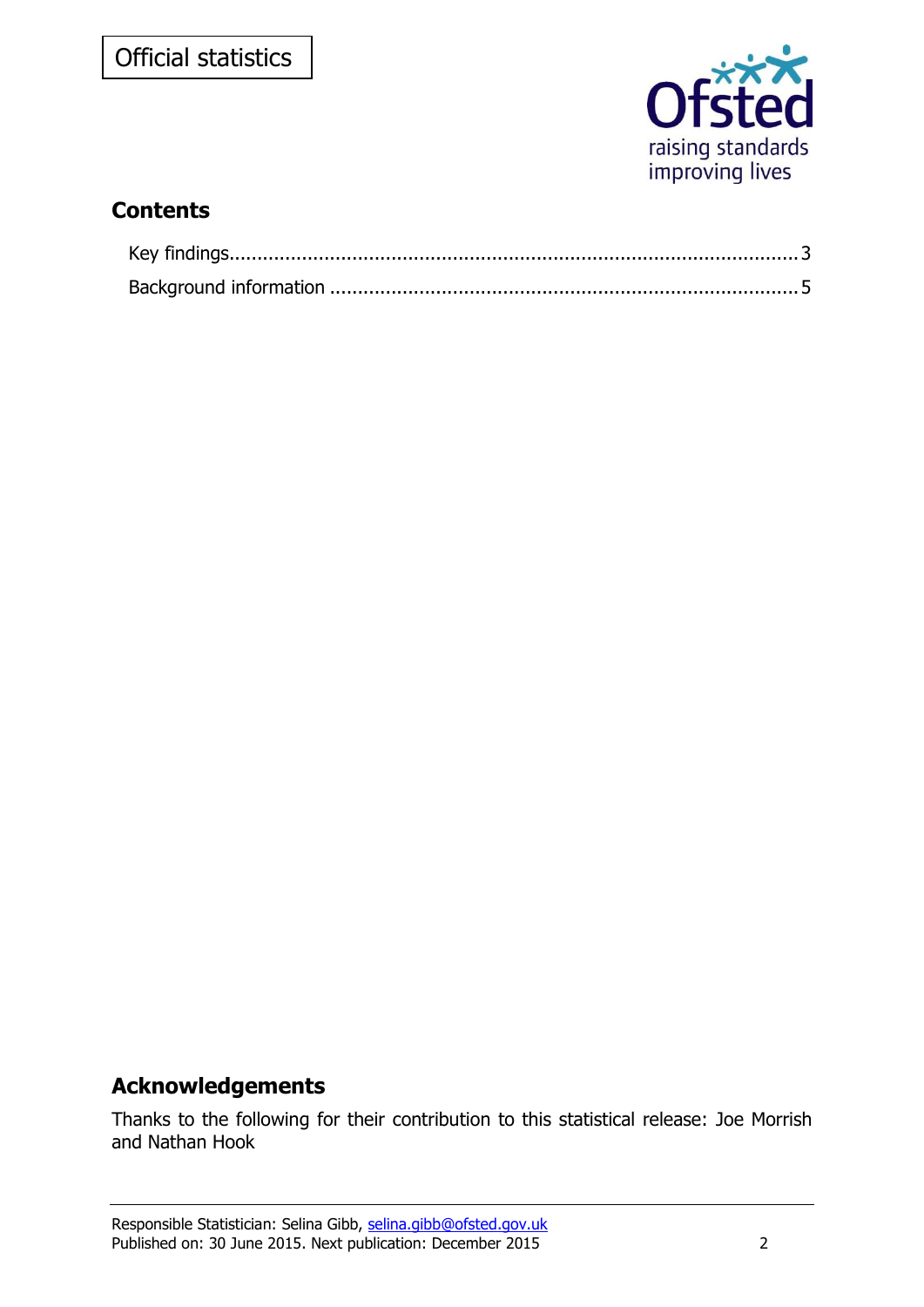

# <span id="page-2-0"></span>**Key findings**

As at 31 March 2015 there were 1,044 open non-association independent schools; 988 of which had been subject to a standard inspection. Of those, 76% were judged good or outstanding, 18% required improvement and 6% were judged inadequate at their most recent inspection. The proportion judged good or outstanding is one percentage point lower than the position as at 31 August 2014. This is a change to a trend which had seen the proportion judged good or outstanding increase each year since 2011.

The proportion of schools judged inadequate at their most recent inspection has increased over time and was 6% at the end of March 2015 compared with 4% at the end of August 2014. This reflects higher expectations demanded by the new independent schools standards, introduced by the Department for Education in September 2014 and supplemented in January 2015.

Chart 2 below shows that while London has the highest proportion of independent schools judged outstanding (18%) it also has a high proportion judged inadequate (9%). Yorkshire and Humber has the highest proportion of schools judged good or better with 81% judged good, but only 3% judged outstanding.

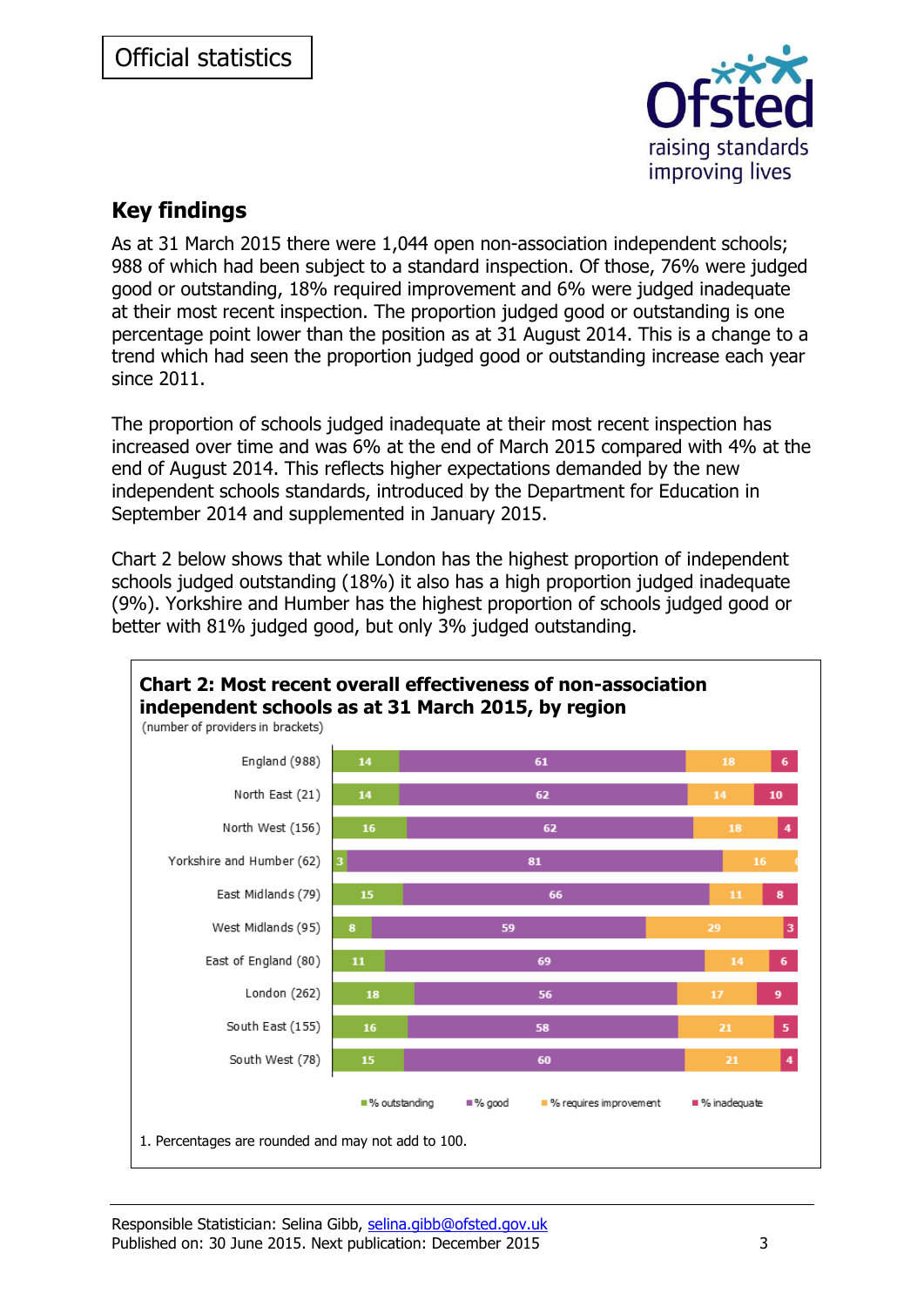

Between 1 September 2014 and 31 March 2015, Ofsted carried out 189 standard inspections. A new judgement on early years provision was introduced in September 2014 and outcomes for this new judgement were the least positive, with over a quarter of the 46 schools for which an early years judgement was made, judged as inadequate.

Ofsted also reports on the extent to which schools meet the independent school standards. The percentage of schools meeting all requirements in the period from 1 September 2014 to 31 March 2015 has decreased to 74%, compared with 79% in the period from 1 September 2013 to 31 August 2014. This is a change to a trend, which had seen the percentage of schools meeting all standards increasing in each period since 2009.

#### **Chart 3: Compliance with the independent school standards for nonassociation independent schools inspected in each year since 1 September 2009**



Fifty progress monitoring inspections of independent schools previously judged inadequate took place between 1 September 2014 and 31 March 2015. Over a third of schools inspected were judged to meet the independent school standards that they had not met at their previous inspection, while nearly two thirds were judged to continue to not meet all of the standards.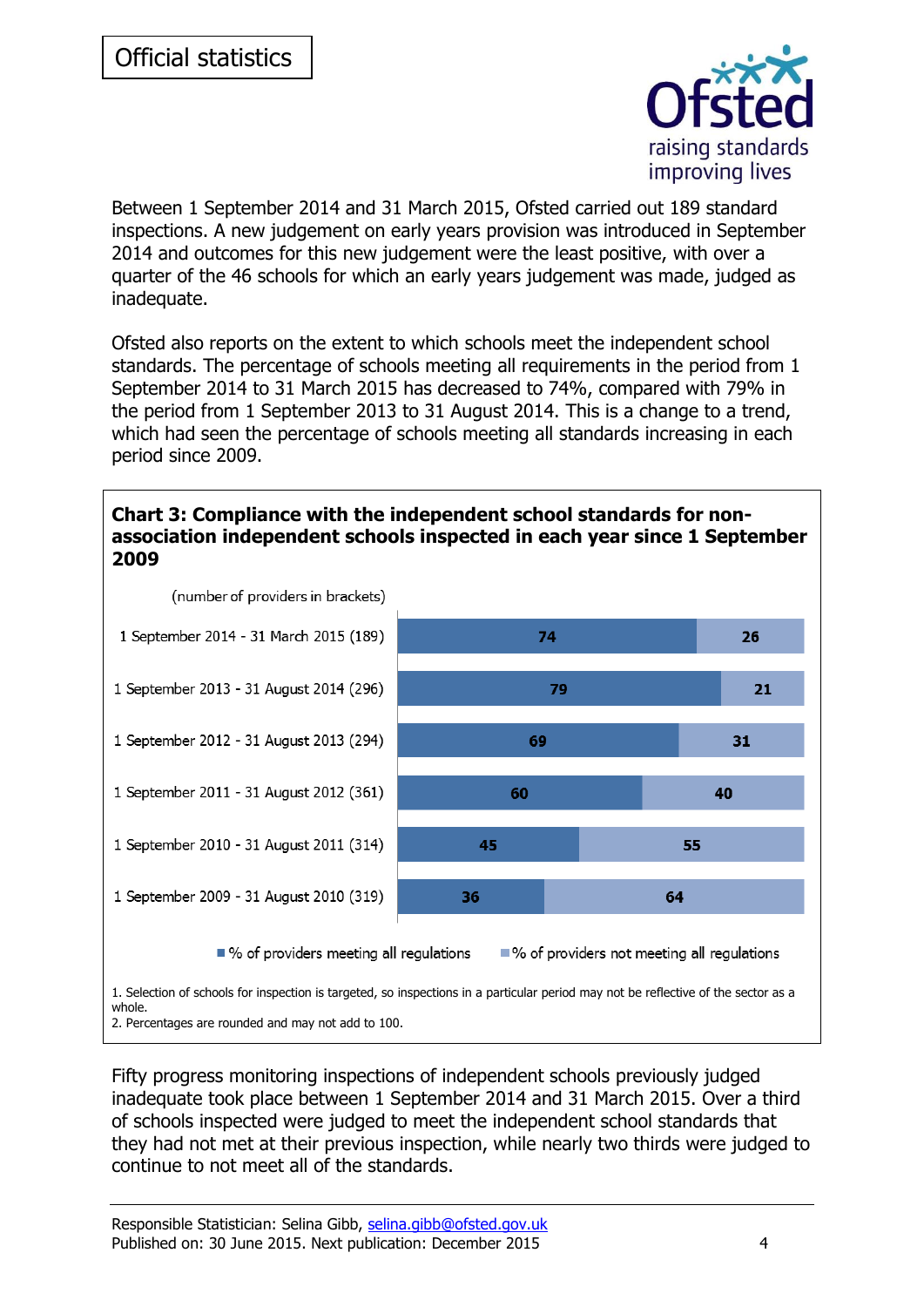

# <span id="page-4-0"></span>**Background information**

## **Independent school standards regulations**

Section 94 of the Education and Skills Act 2008 specifies that the Secretary of State must set out in regulations the standards that independent schools must meet. The standards must be about: quality of education; spiritual, moral, social and cultural development of pupils; welfare, health and safety of pupils; suitability of staff and proprietors; premises and accommodation at the school; provision of information; the manner in which complaints are to be handled; and the quality of leadership and management.

The standards are set out in The Education (Independent School Standards) Regulations 2014, which specify the provision a school should make. Schools must meet these standards in order to register, and to continue to be registered, as independent schools.

## **Independent schools**

Independent schools are defined by section 463 of the Education Act 1996, as amended. They provide full-time education for:

- five or more pupils of compulsory school age, or
- at least one pupil of that age for whom a statement is maintained under section 324, or who is looked after by a local authority (within the meaning of [section 22](https://www.lexisnexis.com/uk/legal/search/runRemoteLink.do?langcountry=GB&linkInfo=F%23GB%23UK_ACTS%23section%2522%25sect%2522%25num%251989_41a%25&risb=21_T12767422857&bct=A&service=citation&A=0.1948825141243744) of the Children Act 1989).

It is immaterial if full-time education is also provided at the school for pupils under or over compulsory school age. $<sup>1</sup>$ </sup>

The DfE's policy position with respect to full time education is contained within Part A of the departmental advice *Registration of independent schools.<sup>2</sup>* 

There are nearly 2,400 independent schools in England. Ofsted only inspects the educational provision in independent schools which are not members of independent schools associations (referred to as non-association independent schools). Schools which are members of independent schools associations are inspected by independent inspectorates approved by the Secretary of State for this purpose: the Independent Schools Inspectorate, the School Inspection Service, and the Bridge Schools Inspectorate. All inspections are carried out at the request of the Secretary of State, which is the registering authority for all independent schools.

<sup>-</sup> $1$  This definition of 'independent school' forms part of the definition of 'an independent educational institution' for the purpose of the 2008 Act.

<sup>&</sup>lt;sup>2</sup> [www.gov.uk/government/publications/independent-school-registration.](http://www.gov.uk/government/publications/independent-school-registration)

Responsible Statistician: Selina Gibb, [selina.gibb@ofsted.gov.uk](mailto:selina.gibb@ofsted.gov.uk) Published on: 30 June 2015. Next publication: December 2015 5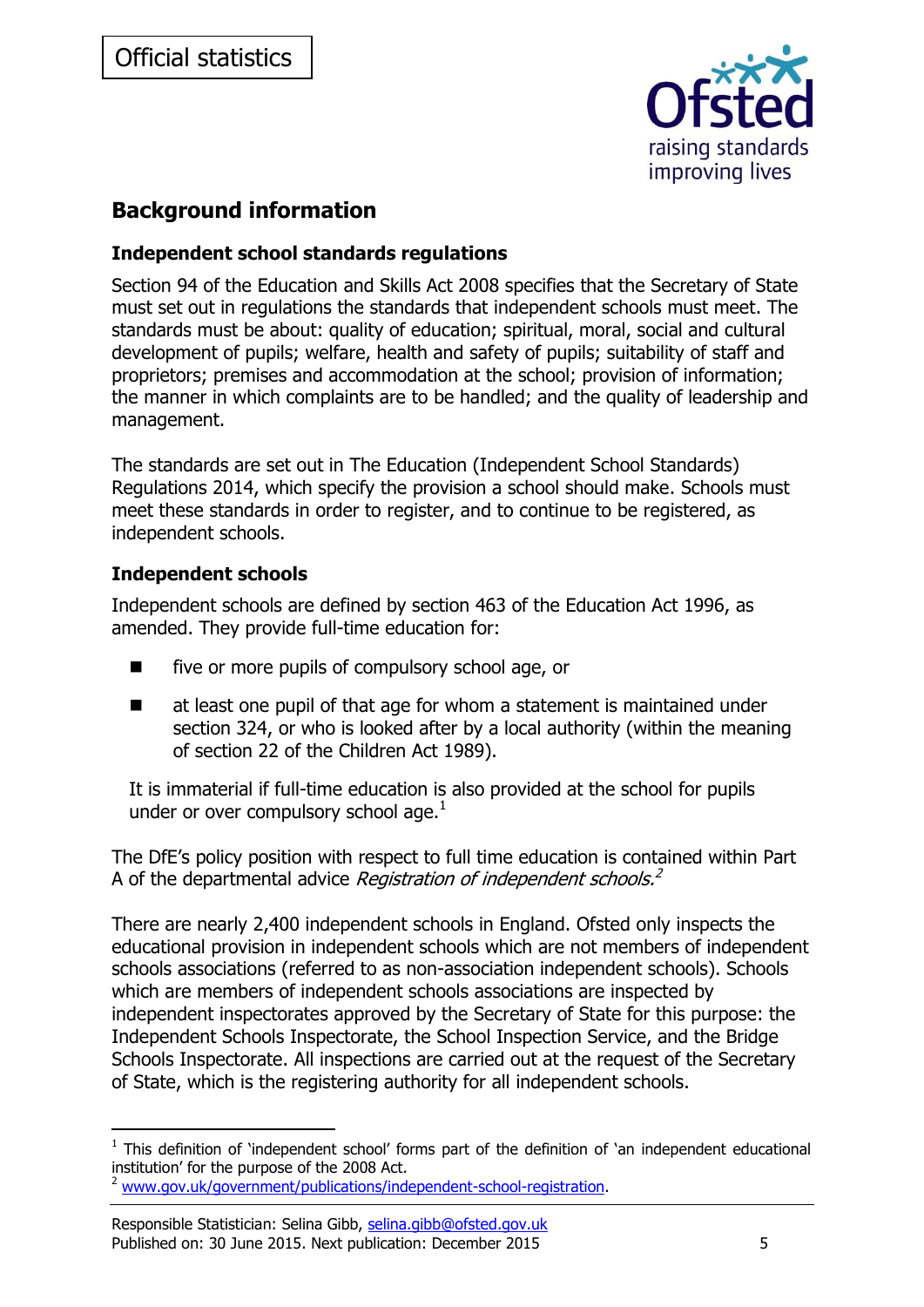

# **Inspection types**

# **Emergency inspections**

Emergency inspections of independent schools are conducted under section 109(1) and (2) of the Education and Skills Act 2008. They are carried out at the request of the Secretary of State for a variety of reasons, for example as a result of a complaint or concern made to the DfE. The issue that triggered the inspection will be used as the main line of enquiry for the inspection, and Ofsted will report to the DfE whether the school meets the independent school standards relevant to the issue. Emergency inspections are conducted at no notice and reports of these inspections are only published at the request of the Secretary of State.

# **Standard inspections**

Standard inspections of independent schools are conducted under section 109(1) and (2) of the Education and Skills Act 2008. Ofsted will report to the DfE on the extent to which the school complies with the independent school standards, and will also make evaluative judgements about the quality of the school. Ofsted will normally contact the school by telephone to announce the inspection around lunchtime on the day before the inspection is due to start.

## **Integrated inspections**

When the inspection of educational provision in non-association independent boarding or residential special schools is due at the same time as the welfare inspection, they are combined into an integrated inspection of the whole school. Inspections of welfare provision are carried out under the Care Standards Act 2000 regarding the national minimum standards for boarding schools or residential special schools, as appropriate.

## **Material change inspections**

Ofsted carries out material change inspections of registered independent schools at the request of the Secretary of State, out of the normal inspection cycle, when the school wishes to make a material change to their premises, intake or age range, or to the provision they make for pupils with special educational needs and / or disabilities. These inspections are conducted under section 109(1) and (2) of the Education and Skills Act 2008.

Inspectors will consider the implications of the material change and report to the Secretary of State whether the school is likely to meet the relevant independent school standards, if the material change is implemented. The school cannot implement the proposed change until the Secretary of State grants permission.